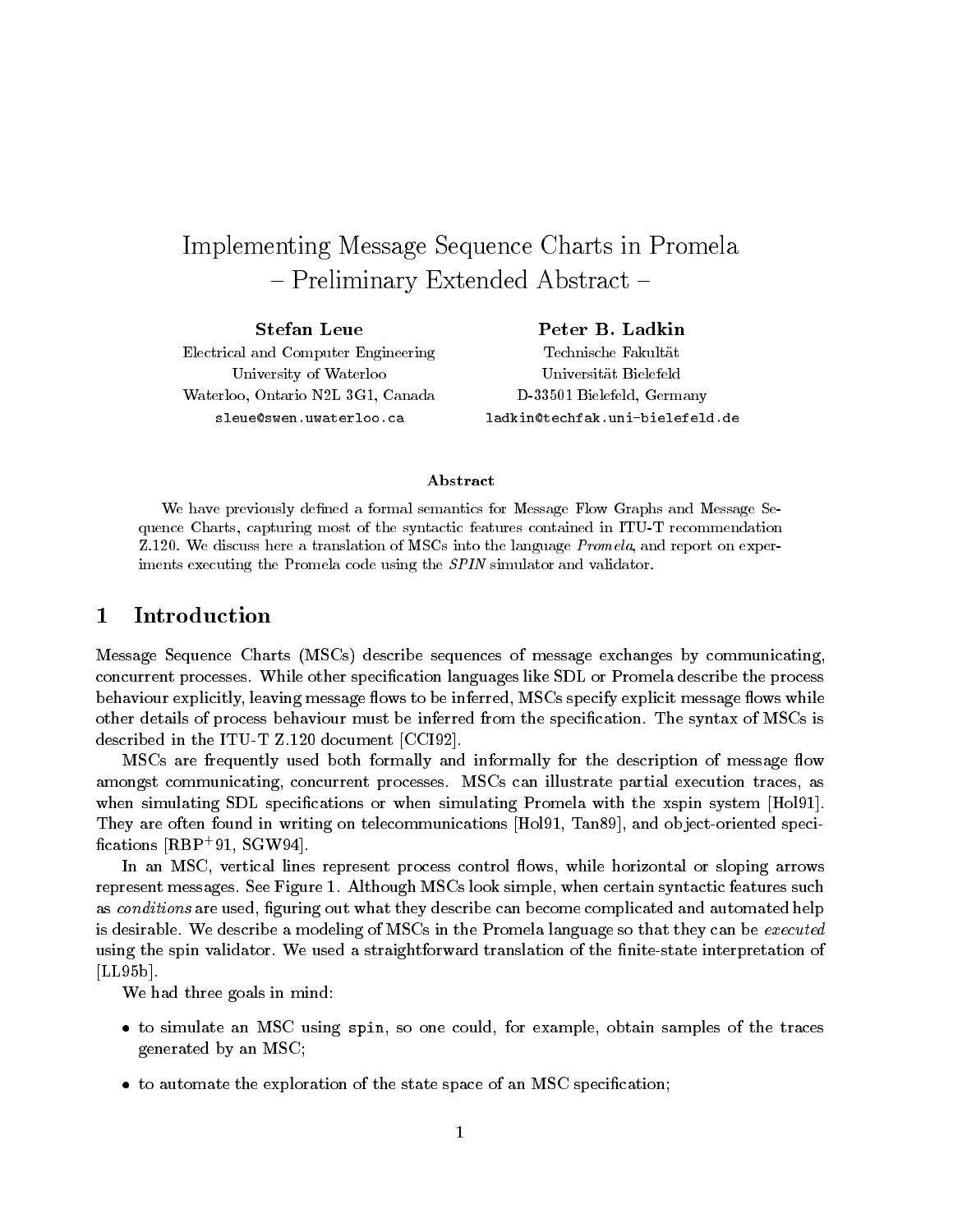to see what happens in a Promela implementation of some of the semantically tricky examples in [LL95a] and see what light it might shed, if any.

# 2 A few observations.

Our MSC formal semantics allows us to make the following observations:

- MSCs describe asynchronous communication, as in Z.120. However, our semantics also deals with synchronous communication (see [LL95b]). Thus so will the Promela translation. We will restrict ourselves here to discussing the asynchronous case.
- . MSCs are inherently nite state of an MSC specification (which in general consists  $\mathbf{u}$  in general consists  $\mathbf{u}$ of a collection of MSCs connected by so-called conditions as in Figure 10) is determined by the state of each process (i.e., at which point the process control lies in each process), and by the "state" of each of the messages in the system (whether the message is on the way, or not). As there are only finitely many processes, and each process has finitely many control states, and there are a finite number of message arrows in an MSC specification, we may suspect there are only finitely many states. For additional arguments for the finite-state interpretation, see  $[LL95a]$
- Some people (including the committee responsible for Z.120) claim that the communication between processes in MSCs is buffered. If so, the behavior of the buffers is completely hidden. This could lead to trouble–generally, specifications should be explicit about everything they deal with. We suggest that for a specification style based on graphics, what you see should be what you get. If not, what you get are problems.
- Liveness properties in MSCs are underspecied. See [LL95b].
- Even somewhat restricted use of conditions yields specications with problematic meaning. Sense may be made of them only if substantial assumptions are made about the behavior of the environment. Difficult cases arise from message cross-over, as well as non-local choice points as in Figure 10. See [LL95a].

# 3 Translating MSCs into Promela

#### 3.1Basic concepts

We model an MSC in Promela by instantiating a Promela process for each of the MSC processes at system setup time. This is implemented by an init clause in Promela. For the concurrent instantiation of two or more processes, we need to employ the atomic keyword. For example, to initialize an MSC with two processes P1 and P2 we write init { atomic { run P1(); run P2() } }. Messages can have types in Promela as well as in MSCs. We choose the mtype construct to specify the message types. mtype =  $\{a, b\}$  generates two one-byte integer constants with increasing values, here,  $a=1$  and  $b=2$ .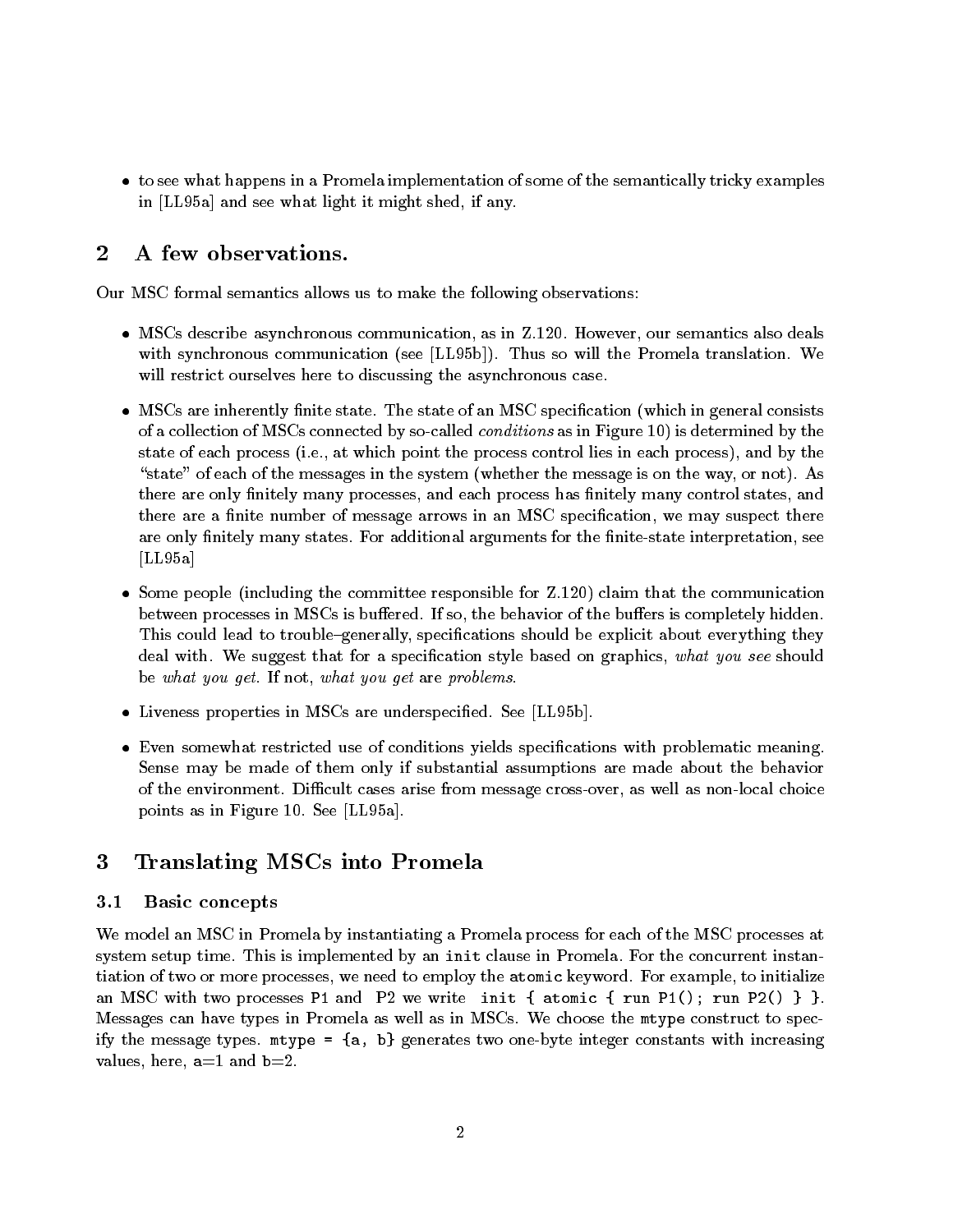To model the message behaviour of MSCs in Promela we choose channels with a capacity 1, one for each message arrow in the chart. This represents the invariant that any given message is either on the way (in which case there is a message of the expected type in the Promela channel), or not on the way [LL95b]. The channels must have type consistent with the message type. In Promela, channels are implemented as arrays of finite length  $> 0$ . The declaration chan vw = [1] of { byte } defines a channel with name vw and capacity of one element of the message type  $-$  in this case, one byte. A Promela implementation of an MSC has the following overall syntactic structure:

- First, necessary data denoted by data denoted by the global channel declarations, declarations, declarations, declarations, declarations, declarations, declarations, declarations, declarations, declarations, declarations, keyword chan.
- Next, the denition of the process bodies as indicated by the keyword proctype. In our examples the processes do not have parameters  $-$  all names used (i.e., the channels) have global scope.
- Finally, the instantiation of the whole system using an init statement.

#### 3.2Basic MSCs

### MSC example 1

The left hand side of Figure 1 shows a basic MSC in which process P1 sends a message of type a to P2 and P2 then sends a message of type b back to P1.

To implement an MSC, one must translate the graphic into a textual or mathematical representation. Z.120 proposes a textual syntax. We pointed out ambiguities in the mapping from the graphic to this textual representation in [Leu94] . The Z.120 textual syntax is therefore not suitable for our purposes.

In [LL95b] we defined the mapping of MSCs to Message Flow Graphs (MFGs), where each node in the MFG corresponds to a communication event in the corresponding MSC. An MFG corresponding to the MSC example 1 is given on the right hand side of Figure 1. The nodes are connected by directed arrows representing two relations on the set of nodes: the next-event (ne) relation representing the control flow in a process, and the *signal* (sig) relation representing message flows. In this paper, we draw ne-relation arrows as solid lines and  $sig$ -relation arrows as dashed lines.

Figure 2 shows the code for the MSC in Figure 1. We have define two processes, as in the MSC. The core of each process implements the communication behaviour, plus instructions to print output to the screen for debugging purposes (the printf statements). The statement vw!a denotes a send of a message of type a over the channel named vw, and xy?b denotes reception of a message of type b from channel xy.

Promela requires the use of the atomic keyword to ensure that operations inside the following curly parentheses are executed as an atomic action, without other interleaved events . We therefore ensure that the execution of the communication statements and the related printf statements are atomic events by use of the atomic keyword.

Reception of messages in Promela is not blocking. Thus, when executing a xy?b statement, a message of type b will be received if there is a message of that type at the head of the channel xy. However, if there is no such message at the head, the statement will nevertheless be executed, a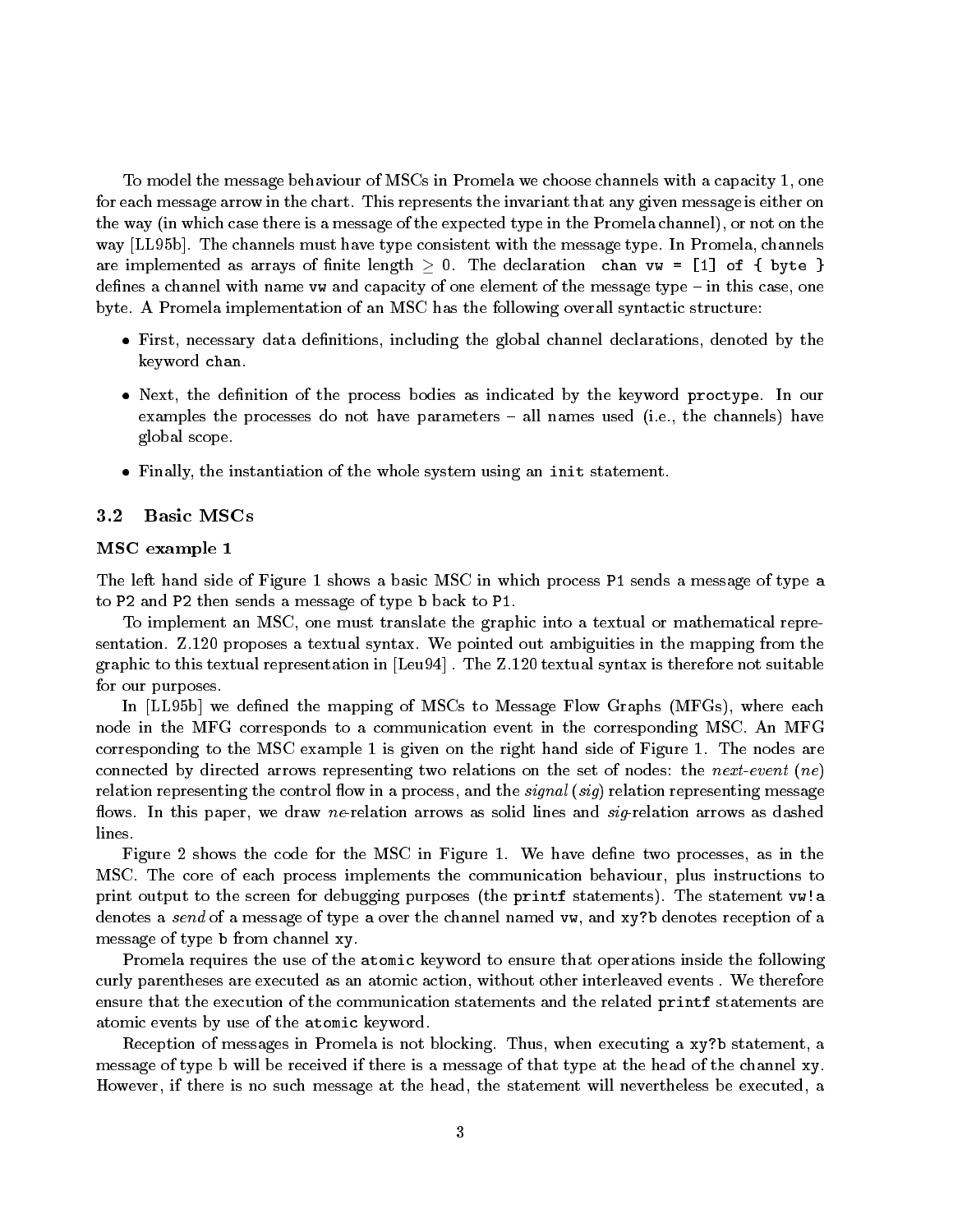

Figure 2: Promela code for example MSC example 1

message of undefined type will be received, and process control will advance beyond the reception statement. This doesn't happen in MSCs, which block on *receive* of a message that isn't there.

In order to implement blocking on reception we use a guard, namely a predicate which checks whether a message of the suitable type is ready to be received. This is the xy?[b] statement, which is true if the first element of the channel xy is of type  $b$ , and false otherwise. The  $\rightarrow$  operand serves as an enabling operator such that the operation on its right is only enabled if the guard on its left is true. In order to protect the compound guarded receive statement from undesired interleaving, it needs to be embraced by an atomic statement.

Execution MSC example 1. The execution of this example using spin yields exactly one execution trace:

```
swen12:/swen12/u/sleue/spin/specs/workshop.305 % spin msc1.prm
!a
?b
3 processes created
swen12:/swen12/u/sleue/spin/specs/workshop.306 %
```
### MSC example 2

The MSC example 2 in Figure 3 is similar to the example 1. However, we inverted the direction of the message arrow of type b. This MSC specifies a "message overtaking"  $-$  message b is sent later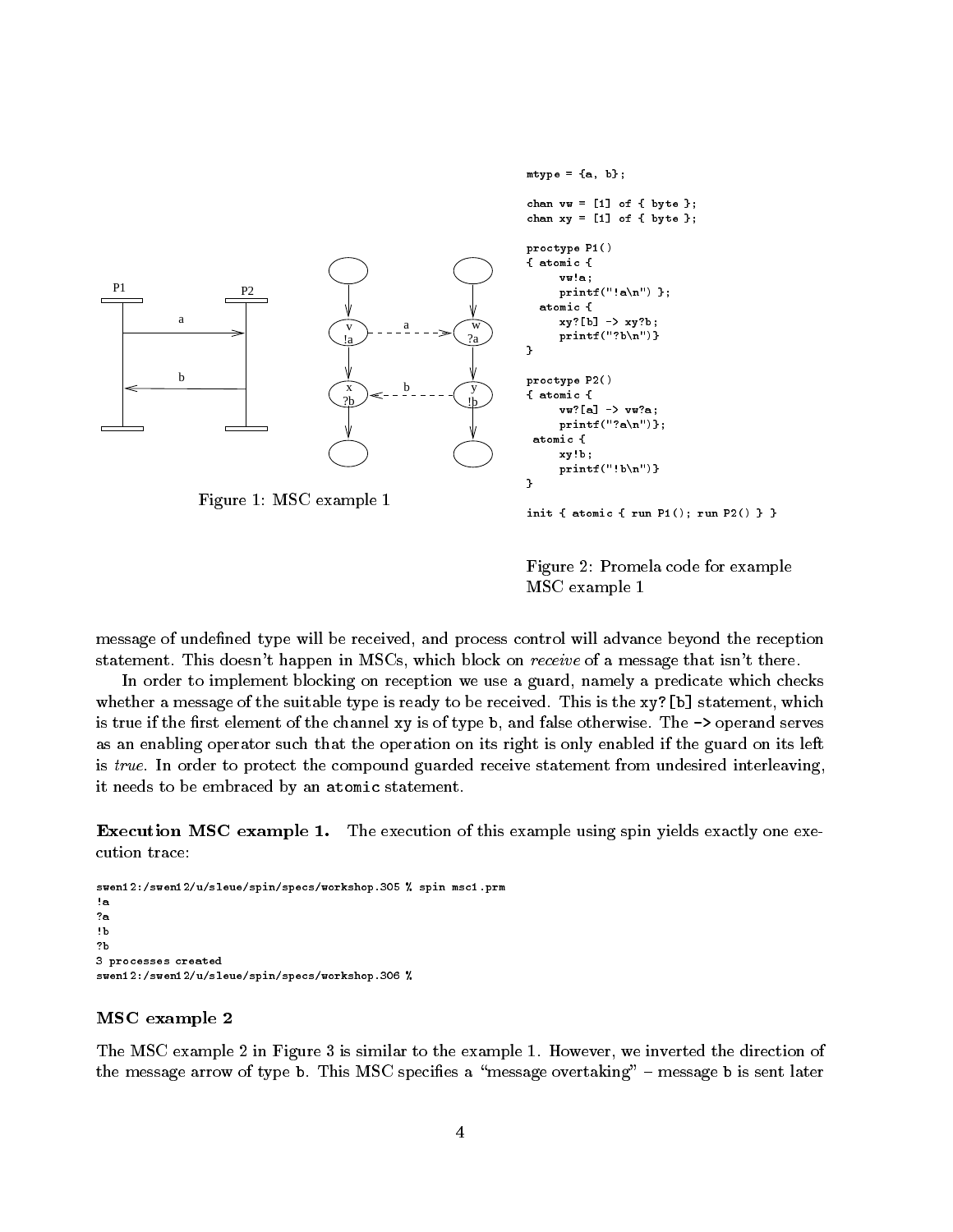

Figure 4: Promela code for example MSC example 2

but received earlier than message a. This gives rise to the use of dedicated channels per message in Promela because message-overtaking within a Promela channel is not possible.

 $\bf{L}$ xecution MSC example 2. As for example 1 the execution of this example using spin yields exactly one execution trace:

swen12:/swen12/u/sleue/spin/specs/workshop.306 % spin msc2.prm !a !b ?b  $2a$ 3 processes created swen12:/swen12/u/sleue/spin/specs/workshop.307 %

### MSC example 3

Note that Example 3 allows two execution sequences: <!a, !b, ?a, ?b> or <!a, ?a, !b, ?b>. After the !a event has occurred, two independent events are enabled: the !b and the ?a event. The Promela semantics specifies a nondeterministic choice in this situation.

Execution MSC example 3. Spin implements the nondeterministic choice in Promela by using a random (non-repeating) choice. Consecutive invocations of the simulator with the same Promela code can generate different traces.

swen12:/swen12/u/sleue/spin/specs/workshop.310 % spin msc3.prm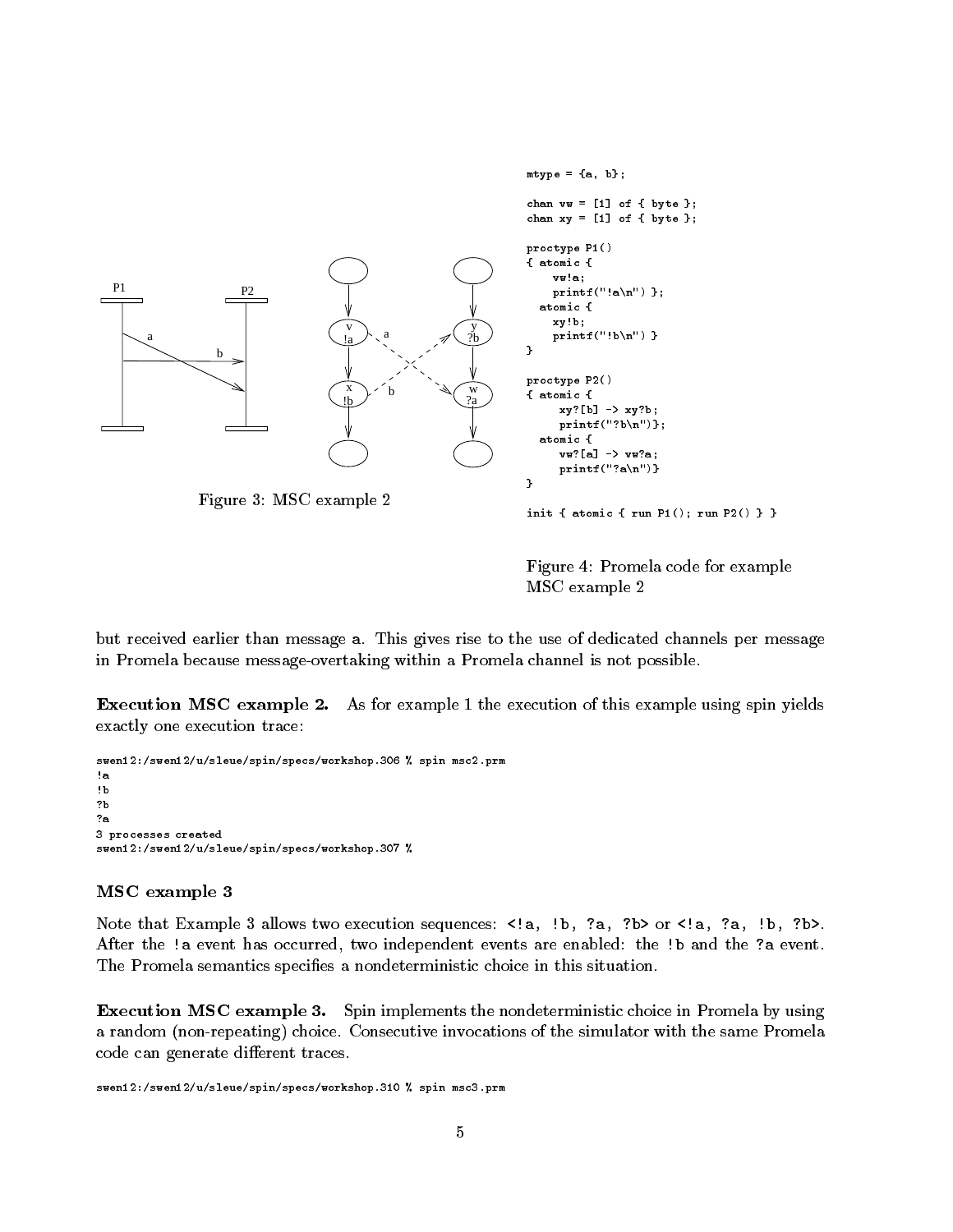```
mtype = {a, b};
                                                                                chan vv = [1] of { byte };
                                                                                chan xy = [1] of \{ byte \};proctype P1()
                                                                                { atomic {
                                                                                     vw!a;
P1 P2
                                                                                     \texttt{print}(''\text{!a\texttt{'n''}}) };
                                                                                   atomic {
            a
                                                                                     xy!b;
                                             \overline{v} \overline{u} \overline{u} \overline{u} \overline{v} \overline{w}a
                                                                                     print(f("!b\n^n)}
                                             \frac{1}{a} ?a
                                                                                ŀ
                                                                                 \overline{ }b
                                                                                proctype P2()
                                             x \rightarrow b \qquad yb
                                                                                { atomic {
                                             \mathbf{b} \rightarrow \mathbf{b}vw?[a] -> vw?a;
                                                                                       printf("?a\n")};
                                                                                   atomic {
                                                                                       xy?[b] -> xy?b;
                                                                                       printf("?b\n")}
                                                                                }
```
Figure 5: MSC example 3

init { atomic { run P1(); run P2() } }

Figure 6: Promela code for MSC example 3

```
!a
?a
!b
?b
3 processes created
swen12:/swen12/u/sleue/spin/specs/workshop.311 % spin msc3.prm
\mathbf{b}?a
3 processes created
swen12:/swen12/u/sleue/spin/specs/workshop.312 %
```
## Examples 4 and 5

Examples 4 and 5 in Figure 7 are similar to Examples 2 and 3, except that both message arrow are of the same type (a).

Execution MSC example 4 and 5. The Promela implementation generates similar outputs to those in examples 2 and 3 except for !b replaced by !a and ?b replaced by ?a. Example 4 generates <!a, !a, ?a, ?a> as trace, whereas example 5 generates <!a, !a, ?a, ?a> or <!a, ?a, !a, ?a> as traces, randomly chosing between them.

In [LL95a] we discussed an anomaly arising with these two examples. Both specifications stand for the same "code" with respect to the communication events, namely for two consecutive statements of type !a for the left and of type ?a for the right process. In other words, the left and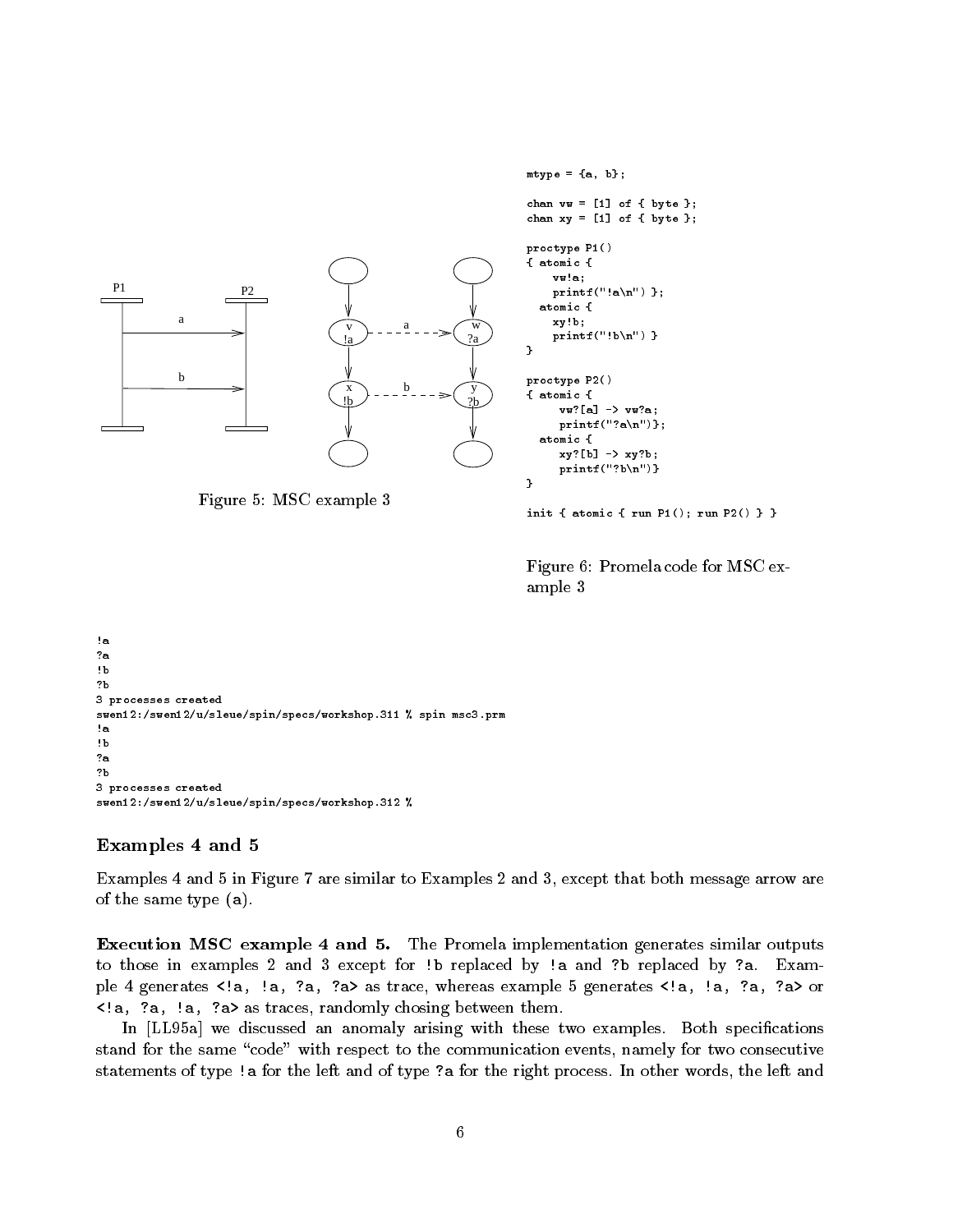

Figure 7: MSC example 4 (left) and 5 (right)

```
mtype = {a};mtype = {a};chan vv = [1] of { byte };
                                                                                     chan vv = [1] of { byte };
chan xy = [1] of { byte };
                                                                                     chan xy = [1] of { byte };
proctype P1()
                                                                                     proctype P1()
{ atomic {
                                                                                     { atomic {
     vw!a;
                                                                                           vw!a;
     printf("!a, 1\langle n") };
                                                                                           printf("!a, 1\n") };
  atomic {
                                                                                        atomic {
                                                                                           xy!a;
     xy!a;
     printf("!a, 2\n") }
                                                                                           printf("!a, 2\n") }
\mathbf{r}}
\overline{a}proctype P2()
                                                                                     proctype P2()
{ atomic {
                                                                                     { atomic {
                                                                                            xy?[a] -> xy?a;
      vw. en various
                                                                                            print(f("?a, 2\n^n);
      printf("); notice that is a print of the property of the property of the property of the property of the property of the property of the property of the property of the property of the property of the property of the prope
 atomic {
                                                                                        atomic {
      xy?[a] -> xy?a;
                                                                                            vw?[a] -> vw?a;
      printf("?a, 2\n")}
                                                                                            printf("?a, 1\n\langle n")}
}
                                                                                     }
init { atomic { run P1(); run P2() } }
                                                                                     init { atomic { run P1(); run P2() } }
```
Figure 8: Promela code for example 4

Figure 9: Promela code for example 5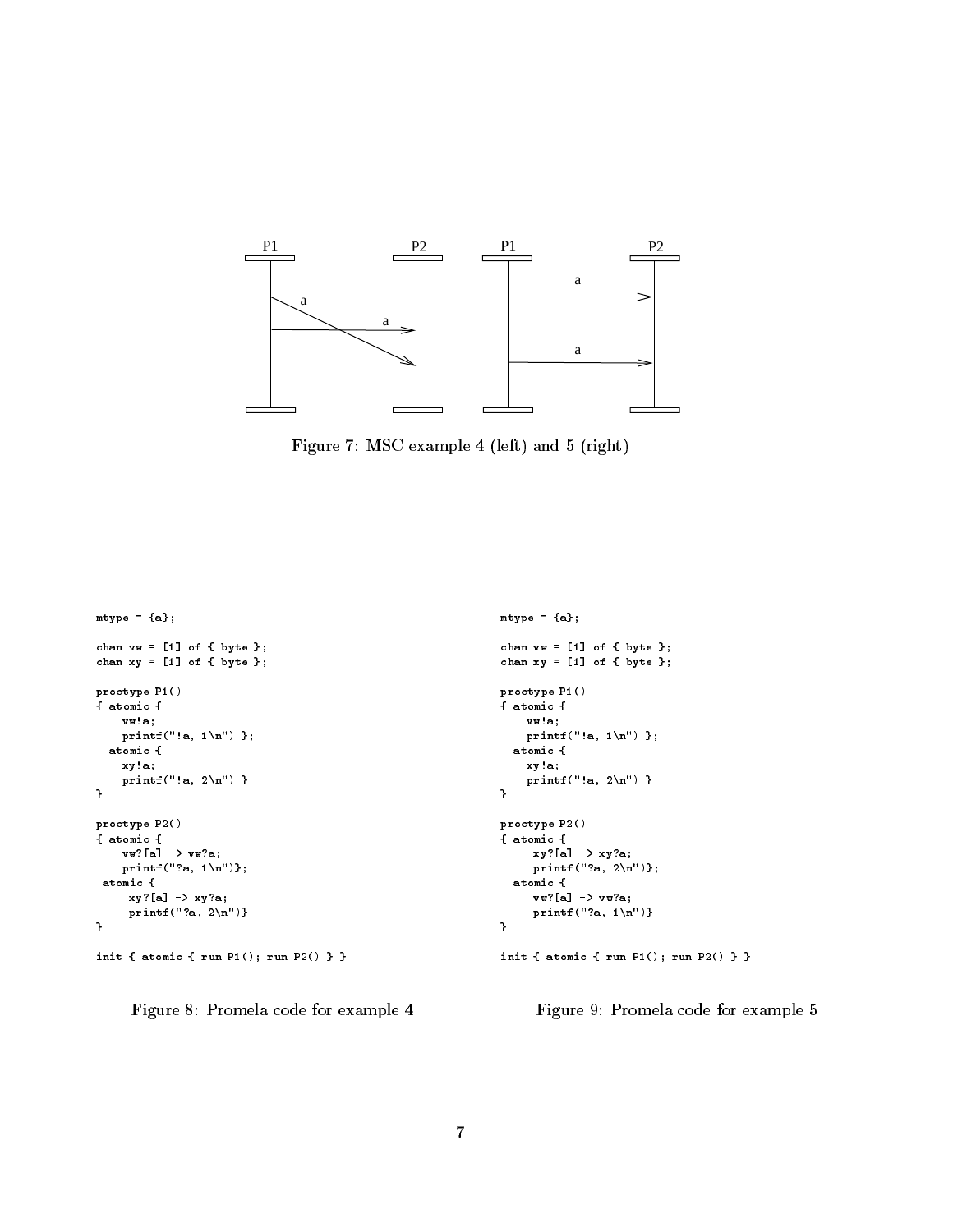the right processes in both examples are code-identical. However, they do not allow the same set of traces. We conclude that there must be an implicit assumption about the environment which distinguishes the specifications. What would this be?

The implementations given here support this conclusion. In order to properly implement the desired behaviour we needed to define that both messages are implemented by different channels. The channels belong to the environment. The processes thus receive the messages from distinct environment entities, which allows for modeling the faster delivery of one message than of the other. This indicates that in an implementation we indeed need to exploit the environment to get the "right" behavior.

#### 3.3MSCs with Conditions - Iterations

Z.120 introduces so-called *global conditions* - labels covering all process axes of an MSC. Labels can be thought of as connectors, to continue an MSC with a label named C, another MSC with an initial condition with the same label may be attached. A message arrow is not allowed to `cut through' a condition symbol. Initial conditions occur at the beginning of a particular MSC, and  $final$  conditions at the end. We only consider initial and final conditions. MSCs with conditions are not Basic MSCs.

The left hand side of Figure 10 shows an MSC with conditions. Informally, the condition C means that when any process has reached a final condition label  $C$ , then it may continue at any other initial condition label of the same name, provided that all the other processes follow this MSC-continuation when they reach the same point. In [LL95b] we suggested translating such an MSC into an iterating MFG as shown on the right hand side of Figure 10. In Promela, we model the iteration in the process code by a goto-label construct. As a convenience we choose the label names in the Promela code identical to the condition name in the MSC specication.

We must consider one aspect of the semantics of Promela more thoroughly. We see that a process may reach a send statement repeatedly. The sending primitive in Promela is blocking, i.e. when the channel vw is full, the statement vw!a blocks. MSCs, on the other hand, don't know the notions of channels and capacities. It would therefore be counterintuitive if an MSC could block on sending. This means that we need to add a void operation which is carried out if the receive operation blocks. Promela is a guarded command language. We use the Promela predicate full(vw) as a guard which is enabled if and only if the actual send operation vw!a blocks. We use the dummy vw?[a]; printf("full, ") statement to indicate that a write operation to a full channel was attempted.

 $\bf{B}$ xecution of MSC example  $\bf{0}$ . Below we give the preha of a (supposedly) infinite execution trace of this example. Note that in conformance with our semantics the execution of one receive statement ?a may disable  $n \geq 1$  send operations !a.

swen12:/swen12/u/sleue/spin/specs/workshop.366 % spin msc6a.prm !a, ?a, !a, full, !a, ?a, !a, full, !a, ?a, !a, full, !a, full, !a, ?a, !a, ?a, !a, ?a, !a, ?a, !a, ?a, !a, full, !a, full, !a, ?a, !a, ?a, !a, full, !a, ?a, !a, full, !a, full, !a, ?a, !a, full, !a, ?a, !a, full, !a, ?a, !a, full, !a, full, !a, ?a, !a, ?a, !a, full, !a, ?a, !a, full, !a, full, !a, full, !a, full, !a, full, !a, full, !a, full, !a, full, !a, ?a, !a, ?a, !a, full, !a, full, !a, full, !a,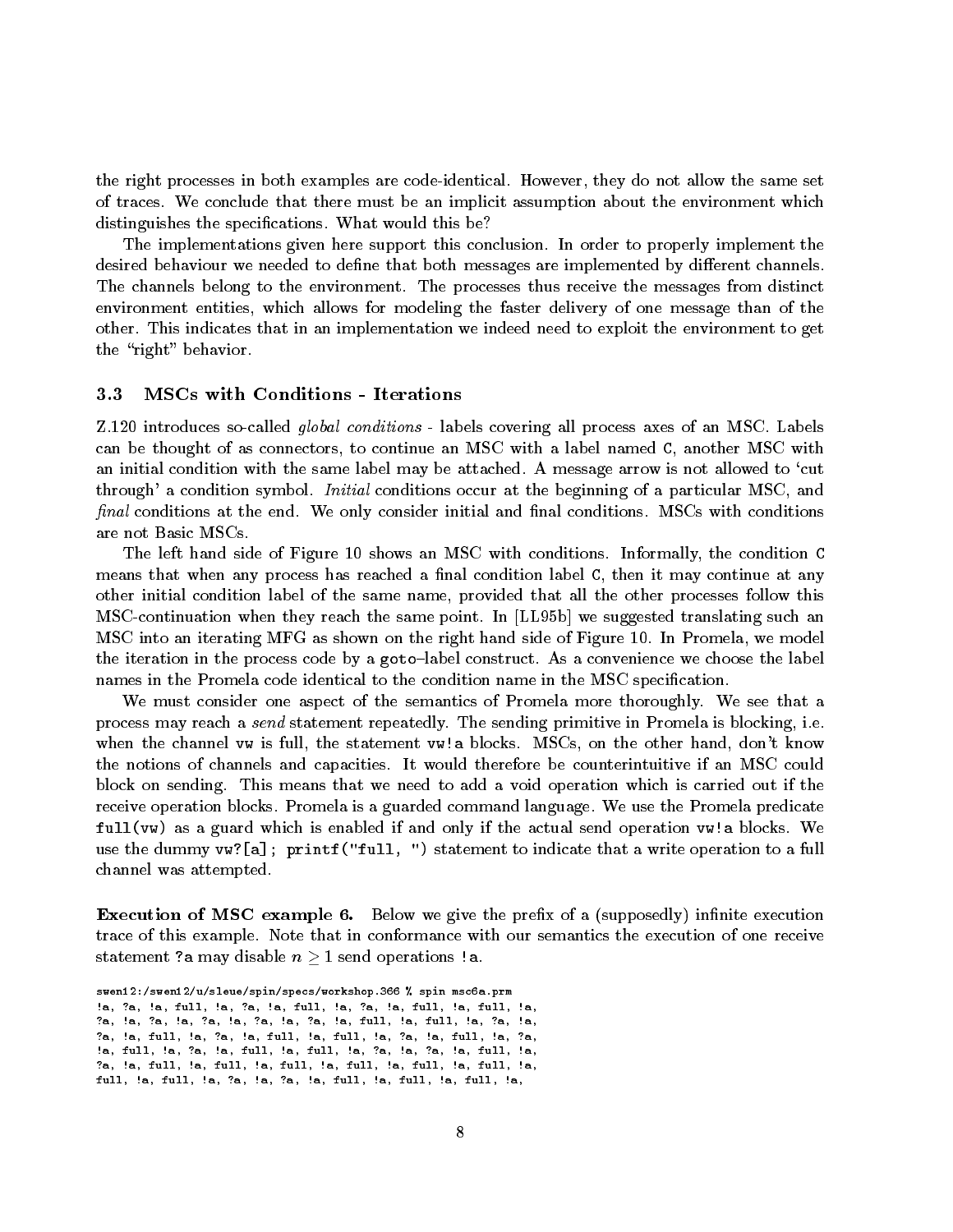

Figure 11: Promela code for MSC example 6

It is worth noting that there is nothing in the MSC specification which would make an infinite sequence of !a events an illegal trace. In other words, there is nothing in the MSC specification which would ever require a ?a event to occur [LL95b]. However, the algorithm which resolves nondeterminism in Promela (based on a random number generator, we believe) appears to ensure some fairness condition on the nondeterministic choice alternatives.

#### 3.4MSCs with Conditions - Branching

The MSC example in Figure 12 uses conditions to specify *branching* behaviour. It may be interpreted to specify a very lightweight connection establishment protocol: process P1 requests establishment of a connections by means of a CR protocol data unit (PDU), depending on a nondeterministic decision P2 either acknowledges the establishment by a CC PDU, or refuses connection establishment by a DR PDU. In the first case the system execution is assumed to go into a data transfer phase (here indicated by a terminating condition called END), in the latter case the system goes back to a state from which connection establishment can be re-initiated.

In [LL95b] we suggested an operation called unfolding to translate an MSC with conditions into a branching an iterating MFG. We'll adopt that construction here. This means that when P1 has sent the CR message, it will have to decide whether to move left (i.e. to continue with the MSC labeled "left"), or to move right. The right process is expected to make the same decision after receiving CR. Intuitively, we expect both processes move in the same direction each time they reach the point of decision.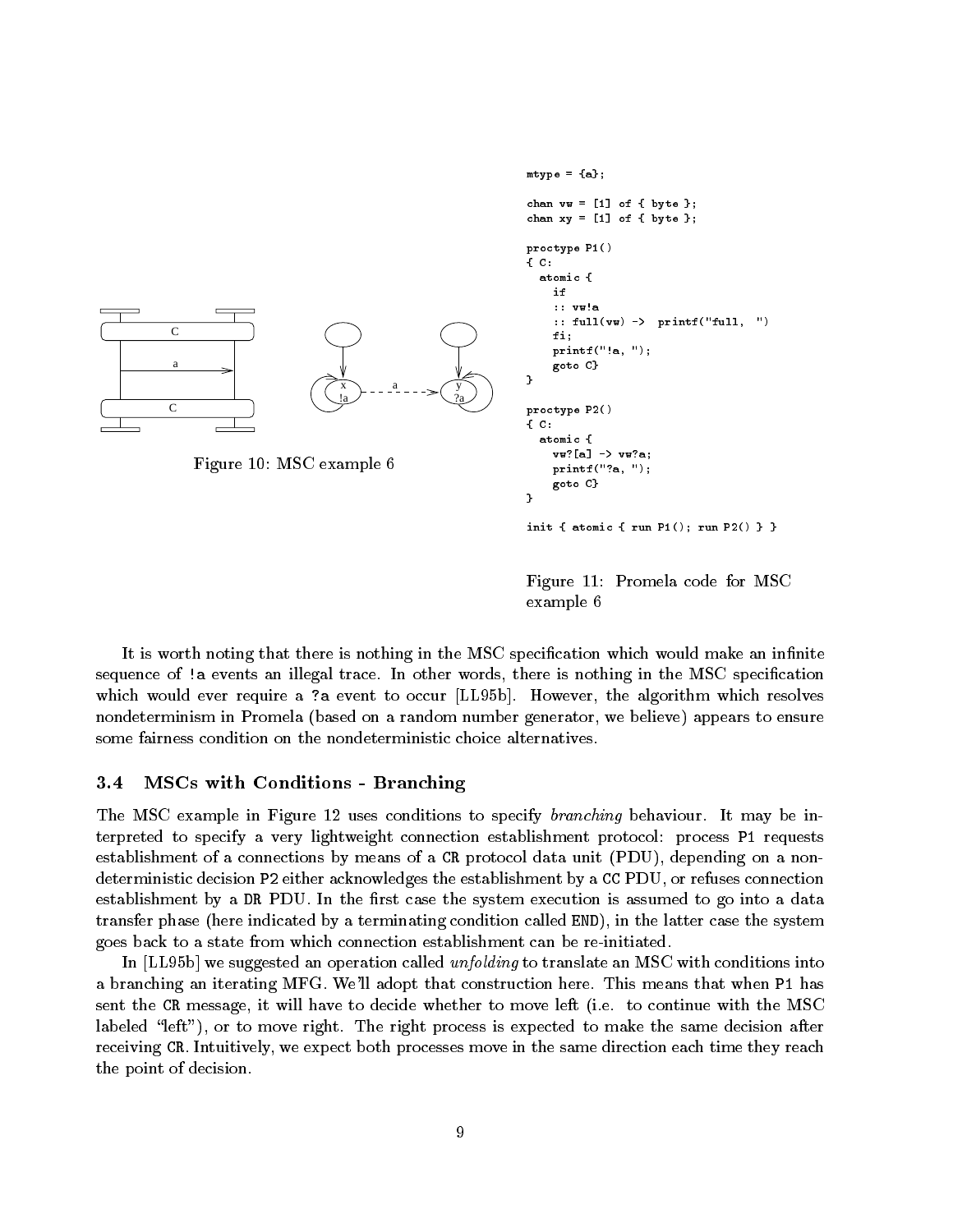Our semantics species a non-deterministic decision for both processes, but it does not specify how to implement the decision making. Let's assume the following strategy: P2 makes a random decision whether to send CC or DR. We call this the random-choice strategy. P1, we assume, sits on condition C2 monitoring the incoming messages. Depending on whether it sees a CC or a DR it will react accordingly and continue with either moving to condition END or to C1. Let's call this the wait-and-see strategy.

In the corresponding Promela example, the random-choice strategy is implemented by a do... od construct embracing two vacuously enabled guarded commands, namely vw!CC and xy!DR. We rely on the randomness of the choice between both to be implemented by spin. The wait-and-see is implemented by a do ... od construct which embraces two complementarily enabled statements, namely vw?CC and xy?DR. In other words, P1 follows faithfully the decision made by P2.

Executing the example with branching control. The execution traces show that the system runs in iterations until P2 decides to send a CC which leads the system into a terminating state. Again, there is nothing in the MSC specification which would keep it from repeating a  $CC - DR$  loop forever.

```
swen12:/swen12/u/sleue/spin/specs/workshop.406 % spin msc9.prm
!CR, ?CR, !DR, ?DR, !CR, ?CR, !CC, ?CC, 3 processes created
swen12:/swen12/u/sleue/spin/specs/workshop.407 % spin msc9.prm
!CR, ?CR, !DR, ?DR, !CR, ?CR, !CC, ?CC, 3 processes created
swen12:/swen12/u/sleue/spin/specs/workshop.408 % spin msc9.prm
!CR, ?CR, !DR, ?DR, !CR, ?CR, !DR, ?DR, !CR, ?CR, !CC, ?CC, 3 processes created
swen12:/swen12/u/sleue/spin/specs/workshop.409 % spin msc9.prm
!CR, ?CR, !CC, ?CC, 3 processes created
swen12:/swen12/u/sleue/spin/specs/workshop.410 %
```
#### 4 4 A Formalisation of the Translation for Basic MSCs

A precise formal definition of the translation from MSCs to Promela is indispensable when using both in an automated tool environment. In this section we present a formalisation for basic MSCs.

### Preliminaries

Let  $M$  be an MSC.

| $\mathop{\rm Let}\nolimits$ | $NE_M$   | $\triangleq$ | the set of $ne$ -edges of M                                                                                                                                                                                                            |  |
|-----------------------------|----------|--------------|----------------------------------------------------------------------------------------------------------------------------------------------------------------------------------------------------------------------------------------|--|
|                             | $SIG_M$  | $\triangleq$ | the set of $sig$ -edges of M                                                                                                                                                                                                           |  |
|                             | $N_M$    | $\triangleq$ | $\{\Pi_1(n): n \in NE_M\} \cup \{\Pi_2(n): n \in NE_M\}/\{\text{Top}, \text{Bottom}\}$                                                                                                                                                 |  |
|                             |          | $\triangleq$ | $\{\Pi_1(n) : n \in SIG_M\} \cup \{\Pi_2(n) : n \in SIG_M\}$                                                                                                                                                                           |  |
|                             |          | $\triangleq$ | the set of internal nodes                                                                                                                                                                                                              |  |
|                             | $L_M$    |              | $\begin{array}{ll} \stackrel{\triangle}{=} & \left\lceil n\in N_M\mapsto L(n)\right\rceil\cup\left\lceil m\in NE_M\mapsto L(m)\right\rceil\cup\left\lceil s\in SIG_M\mapsto L(n)\right\rceil \end{array}$<br>is the labelling function |  |
|                             | $L_M(S)$ |              | $\stackrel{\triangle}{=} \{L(s):s\in S\} \text{ , for } S\subseteq N$                                                                                                                                                                  |  |
|                             | $CC_M$   | $\triangleq$ | the set of NEM-components                                                                                                                                                                                                              |  |
|                             | Name(P)  | $\triangleq$ | the label of $P, P \in CC_M$                                                                                                                                                                                                           |  |
|                             |          |              |                                                                                                                                                                                                                                        |  |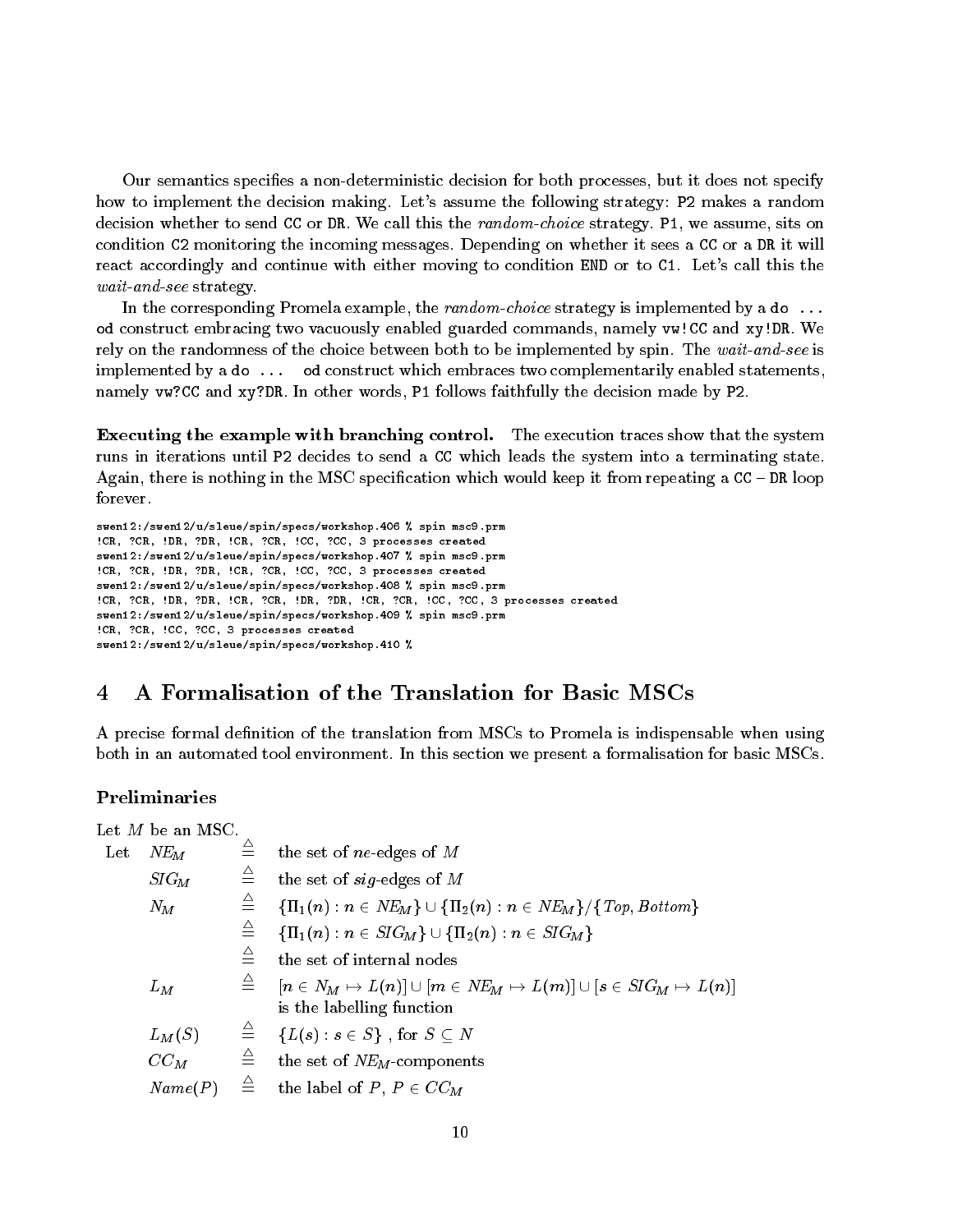

Figure 12: MSC example with branching control

```
mtype = {CR, CC, DR};
chan tu = [1] of { byte };
chan vv = [1] of \{ byte \};chan xy = [1] of { byte };
proctype P1()
{ C1:
  atomic {
    if
    :: tu!CR
    :: full(tu) \rightarrow printf("full, ")
    fi;
    printf("!CR, ");
    goto C2};
  C2:
  do
  :: atomic {
       vw?[CC] -> vw?CC;
       printf("?CC, ");
       goto END}
  :: atomic {
       xy?[DR] -> xy?DR;printf("?DR, ");
       goto C1}
  od;
  END: skip
}
proctype P2()
{ C1:
  atomic {
     tu? [CR] \rightarrow tu?CR;
     printf("?CR, ");
     goto C2};
  C2:
  do
  :: atomic {
       if
       :: vw!CC
       :: full(vw) -> printf("full, ")
       fi;
       printf("!CC, ");
       goto END }
  :: atomic {
       if
       :: xy!DR
       :: full(vw) -> printf("full, ")
       fi;
       printf("!DR, ");
       goto C1 }
  od;
END: skip
}
```
init { atomic { run P1(); run P2() } }

Figure 13: Promela code for MSC 11 example with branching control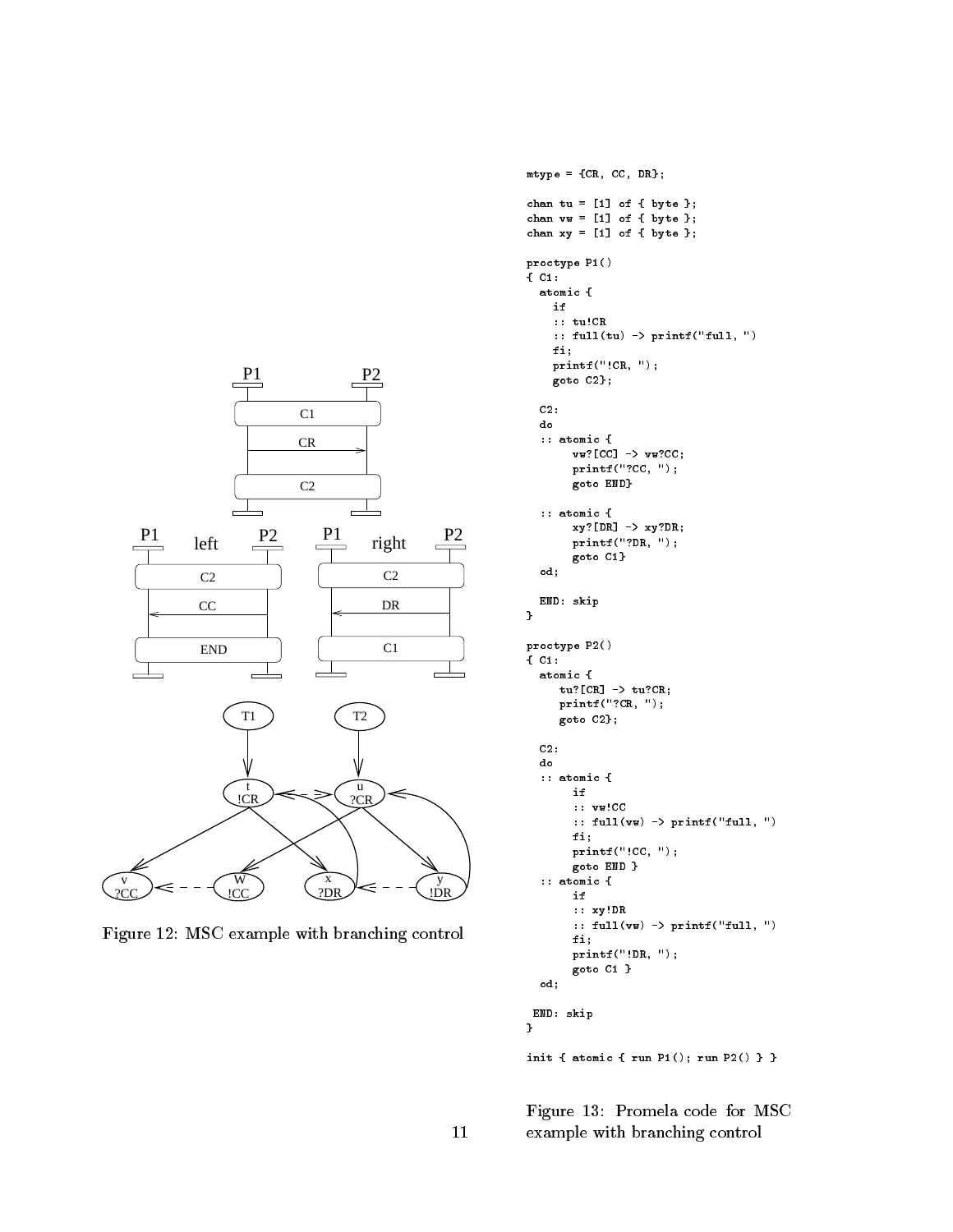Note

- $\bullet$  Top, Bottom  $\notin L_M$ ,
- $\bullet \hspace{0.2cm} \text{Note } CC_{M} \in \wp(M) \text{ and } A \neq B \in CC_{M} \Rightarrow A \cap B = \emptyset.$

Specific symbol strings are written in this font and "quoted".

Let  $P$  be a sequence,  $P = \langle a_1, \ldots, a_m \rangle.$ 

$$
\text{Let} \ \Pi_i(P) \ \stackrel{\scriptscriptstyle\sqcup}{=}\ a_i \ \text{for} \ 1\leq i\leq m.
$$

We are constructing a string (a well-formed Promela program) from an MSC. Thus, we assume there is a Promela word corresponding to each label  $L(h)$ , where  $h \in N_M \cup NE_M \cup SLG_M$ . We use the notation  $L(h)$  to represent this word. Similarly, we assume there is a Promela word for the name of each sig-edge sig, and we denote this word also by \$sig; likewise for process names  $Name(P) - $Name(P)$ .

Some more definitions:

1..k  $\stackrel{\triangle}{=} \{j : 1 \leq j \leq k\}$  for k an integer  $cat(P) \qquad \triangleq \qquad \text{``$$\mathfrak{L}(a_1)$ ; ... ; $$\mathfrak{L}(a_m)$''}$  $\mathit{lastitem}(P) \quad \stackrel{\triangle}{=} \quad \Pi_2(P \triangleleft \mathit{length}(P))$ tailoff(P)  $\triangleq$   $P \triangleleft 1:(length(P) - 1)$  $head(P)$   $\triangleq \Pi_2(P \triangleleft 1)$  $rest(P)$   $\stackrel{\triangle}{=}$   $[n \mapsto (n+1) : n \in 1..(length(P) - 1)] \circ (P \triangleleft 2..length(P))$ 

Notice that *cat* concatenates strings with  $\;$  ; " as a separator. The usual concatenation operator on strings is denoted by  $\cap$ .

The size of a set is the cardinal number of its elements. For  $P \in CC_M$  and  $n \in 0..size(P) - 1$ , define by induction:

$$
\begin{array}{lcl} \mathit{path}(P)(0) & \stackrel{\triangle}{=} & \langle \mathit{Top}, \mathit{Bottom} \rangle, \\ \mathit{path}(P)(n+1) & \stackrel{\triangle}{=} & \mathit{tailoff}(\mathit{path}(P)(n)) \widehat{\ } \\ & \quad \ \ \, \widehat{\ } \langle \mathit{tx} : x = \Pi_2(\mathit{ty} : \Pi_1(\mathit{y}) = \mathit{lastitem}(\mathit{tailoff}(\mathit{path}(P)(n)), \mathit{Bottom} \rangle \\ \mathit{path}(P) & \stackrel{\triangle}{=} & \mathit{path}(P)(\mathit{length}(P)) \end{array}
$$

Finally, for  $S$  a set,

$$
make-seq(S) \triangleq cat(\langle p : p \in choose q : sequence(q) \& range(q) = S \rangle)
$$

make-seq takes a set of things and turns them into some sequence. (The *choose* operator picks something that satisfies the following predicate if such a thing exists, and a random object in the universe if not.)

### The Program

$$
cat(\langle \texttt{\text{\texttt{mtype}}}=\{\texttt{\texttt{``mtype}}=\{\texttt{\texttt{``mtype}}=\texttt{\texttt{``mtype}}=\texttt{\texttt{``mtype}}=\texttt{\texttt{``100}}\} \texttt{``100} \} \texttt{''},
$$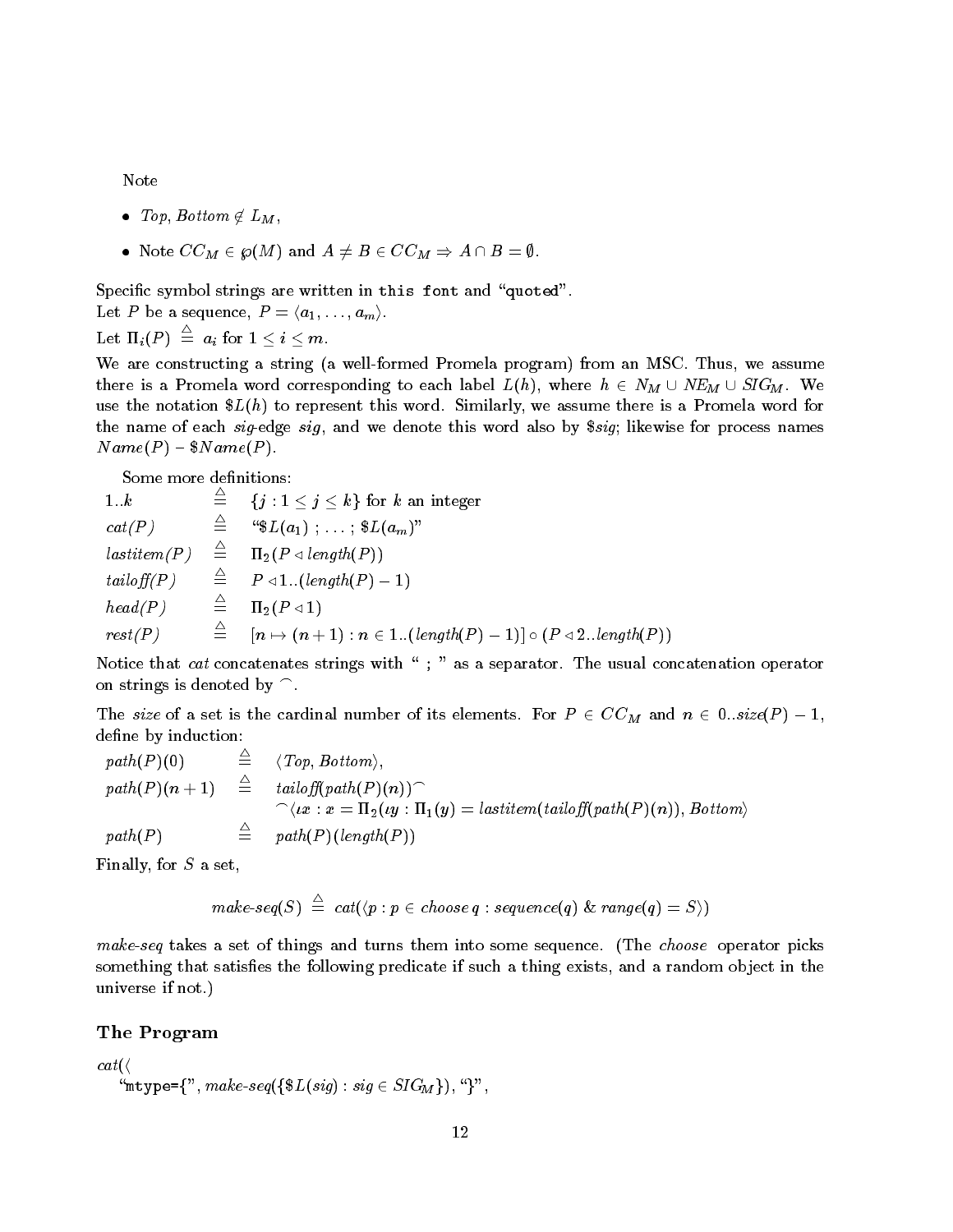$$
\begin{array}{ll}\n\textit{make-seq} \ (\{\textit{cat}(\text{``chan''}, \$L(\textit{sig}), \text{``= [1] of} \ \{ \ \textit{byte} \ \} \text{''})\} : \textit{sig} \in SIG_M \}), \\
\textit{make-seq} \ (\{\textit{cat}(\text{``proctype''}, \$Name(P), \text{``O} \{\text{''}, \\\\ \textit{cat}(\langle \textit{cat}(\text{``atomic}\{\text{''}, \textit{send-or-receive}(p), \text{``} \} \text{''})\} : p \in path(P))\}), \\
& \text{``}\} \text{''} \\
\textit{cat}(\langle \text{``init} \ \{ \ \textit{atomic} \ \{ \text{''}, \textit{cat}(\langle \text{``run''}, \$L(P), \text{``O''} : P \in CC_M \rangle), \text{``} \} \text{''}\rangle)\} \\
& \text{``}\} \text{''} \end{array}
$$

where

$$
send\text{-}or\text{-}receive(p) \stackrel{\triangle}{=} \begin{aligned} \textbf{if} &\exists \ sig \in SIG_{M} : p = \Pi_{1}(sig) \ \textbf{then} \\ & \qquad \qquad cat(\text{\$sig}^{\frown} \text{``!''} \text{\$L} (sig), \text{``print f} \ (\text{`` sent", \$L(sign), \text{``\$L} (sig), \text{``\$N$''$})\text{''}) ) \\ \textbf{elseif} &\exists \ sig \in SIG_{M} : p = \Pi_{2}(sig) \ \textbf{then} \\ & \qquad \qquad cat(\text{\$sig}^{\frown} \text{``?''} \text{\$L} (sig), \text{``print f} \ (\text{`` received", \$L(sign), \text{``\$L} (sig), \text{``\$N$''$})\text{''}) ) \\ \textbf{endif} \end{aligned}
$$

# 5 Implementing Non-Local Choice

The MSC in Figure 14 is very similar to the example in Figure 12. It describes a simple data exchange protocol. P1 transmits data by a DA PDU. Then, two scenarios are possible: either P2 confirms receipt by a DC PDU or, due to some unspecified internal decision, P1 will decide to request explicit acknowledgement from P2 through an RC PDU. Intuitively we expect both processes to make the same left/right decision in every cycle through the system execution. A cycle is begun for one process by reaching condition C1 and terminated by returning to C1 or by reaching END. Now, if P1 is in the n-th cycle, we expect P2 to carry out the same left/right decision like P1, and vice versa.

This example reveals a non-local choice situation [LL95b]. We cannot rely on the wait-and-see strategy according to which one process waits for an incoming signal to move left or right. It may happen that process P1 decides to go left and await a message, while P2 decides to go right in order to await a message himself as well. This runs the system into a state of starvation.

In order to illustrate that neither the *random-choice* nor the *wait-and-see* implementation strategy yield the desired behaviour we included Figures 15 and 16. They describe two alternative implementations of the non-local choice. The first alternative  $(15)$  follows a wait-and-see strategy. The do  $\dots$  od loop waits for either a send or an receive event to be executable  $-$  send events are always enabled, so at least a send will always be executed. The second alternative implements a random choice between going left or right immediately after executing !DA or ?DA, respectively.

Executing non-local choice, alternative 1. As expected, the way to implement alternative 1 never leads into a starvation situation, due to the *wait-and-see* strategy employed. However, if the first of the invocations of the example shows that the system terminates at a point where a signal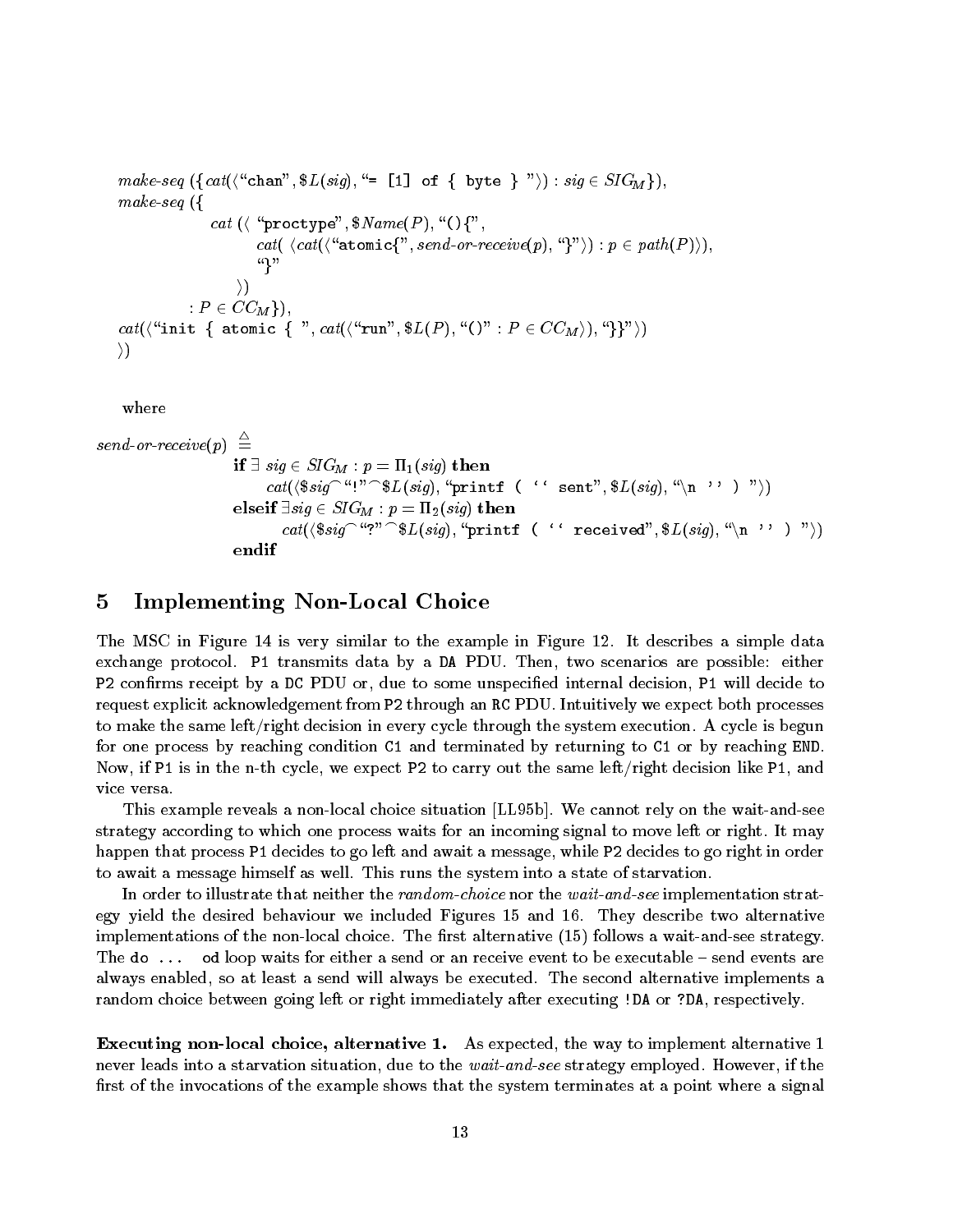

Figure 14: MSC example with non-local choice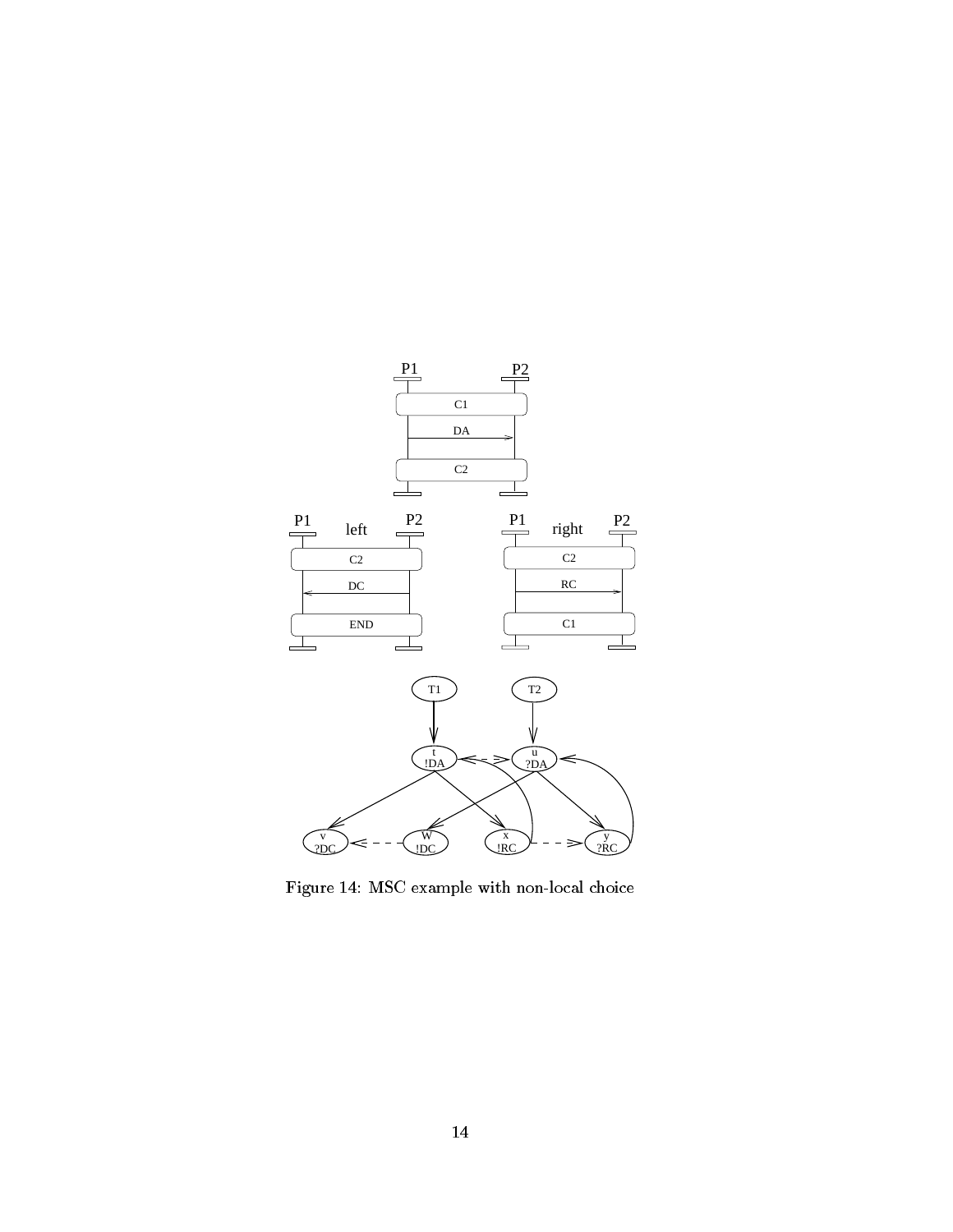```
mtype = {DA, DC, RC};
chan tu = [1] of { byte };
chan vv = [1] of { byte };
chan xy = [1] of { byte };
proctype P1()
{ C1:
  atomic {
    i +:: tu!DA
    :: tu?[DA]; printf("full: ")
    fi;
    printf("!DA, ");
    goto C2};
  c<sub>2</sub>:
  do
  :: atomic {
       vw?[DC] -> vw?DC;
        print("?DC - P1 left, \n\ln");goto END}
  :: atomic {
   : at one can be a set of \mathcal{A}if
        :: xy!RC
        :: xy?[RC]; printf("full: ")
        fi;
        printf("!RC - P1 right, \n");
        goto C1 }
  od:od;
  END: printf("P1 at END\n");
         skip
\overline{ }proctype P2()
{ C1:
  atomic {
     tu?[DA] -> tu?DA;
      printf("?DA, ");
     goto C2};
  C2do
  :: atomic {
        if
        :: vw!DC
         :: vw?[DC]; printf("full: ")
        fi:
         fixation of \mathcal{F} and \mathcal{F}printf("!DC - P2 left, \n");
        goto END }
  :: atomic {
        xy?[RC] -> xy?RC;print(f("?RC - P2 right, \n\ln");
        goto C1}
  od;
 END: printf("P2 at END\n");
       skip
        skip i poznati s poznati s poznati s poznati s poznati s poznati s poznati s poznati s poznati s poznati s poz
}
init { atomic { run P1(); run P2() } }
```
Figure 15: Implementing non-local choice, alternative 1

```
mtype = {DA, DC, RC};
chan tu = [1] of { byte };
chan vv = [1] of { byte };
chan xy = [1] of \{ byte \};proctype P1()
{ C1:
  atomic {
    i +:: tu!DA
    :: full(tu) -> printf("full: ")
    fi;
    printf("!DA - ");
    if
    :: printf("P1 left, \n"); goto C2left
    :: printf("P1 right, \n"); goto C2right
    fi
    };
    C2left: atomic {
       vw?[DC] -> vw?DC;
       printf("?DC, ");
       goto END};
    C2right: atomic {
       :: xy!RC
       :: full(xy) -> printf("full: ")
       fi;
       printf("!RC\n");
       goto C1 }
  END: printf("P1 at END\n");
       skip
}
proctype P2()
{ C1:
  atomic {
  atomic {
     tu?[DA] -> tu?DA;
     printf("?DA, ");
    :: printf("P2 left, \n"); goto C2left
    :: printf("P2 right, \n"); goto C2right
    fi};
    C2left: atomic {
       if
       :: vw!DC
       :: full(vw) \rightarrow printf("full: ")
       fi;
       printf("!DC, ");
       goto END };
    C2right: atomic {
       xy?[RC] -> xy?RC;
       printf("?RC\n");
       goto C1};
  END: printf("P2 at END\n");
       skip
- 1
}
```
init { atomic { run P1(); run P2() } }

Figure 16: Implementing non-local choice, alternative 2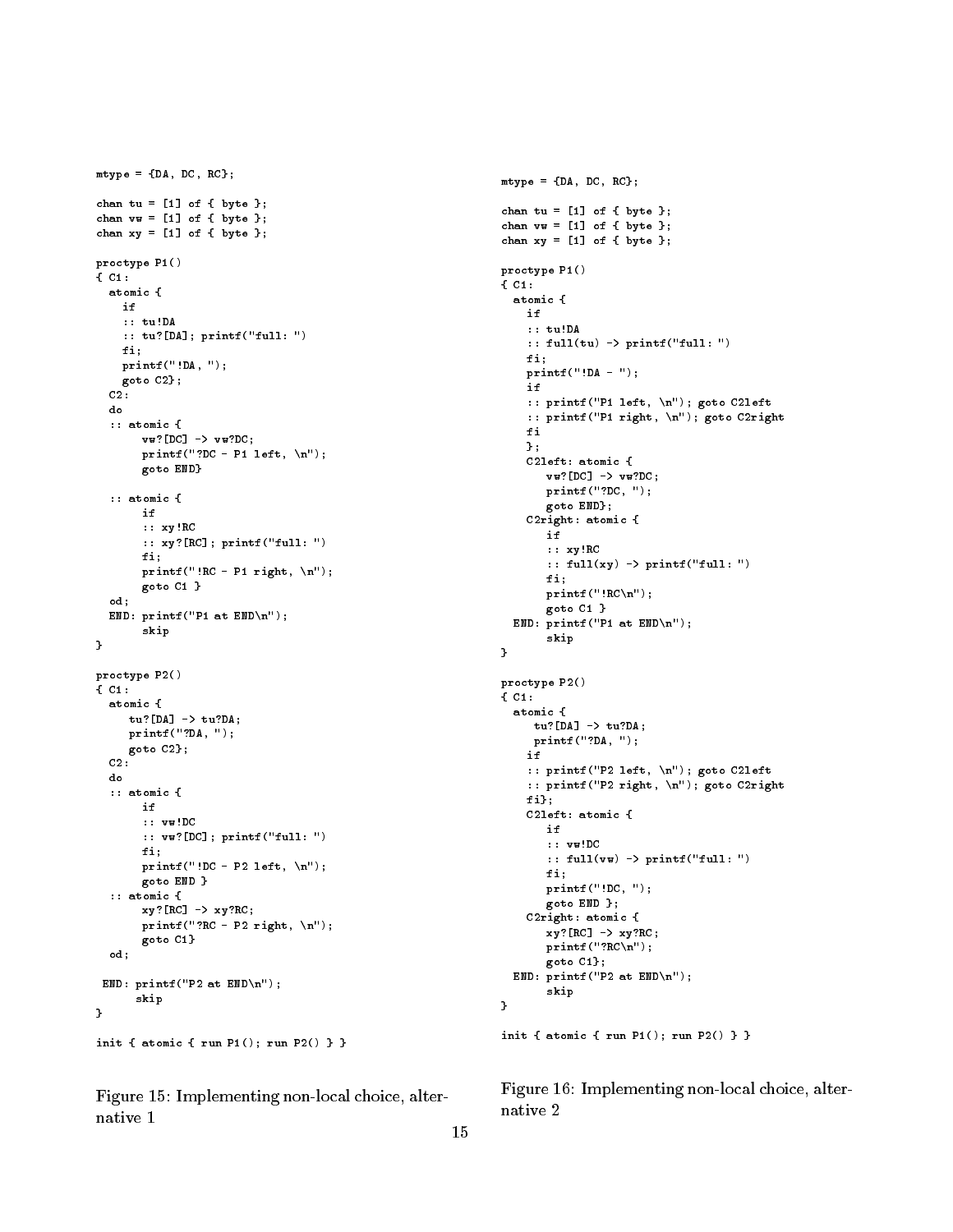RC has been sent, but not yet received. This is due to both processes being in "different cycles": P1 has done <right, left>, whereas P2 has only done <left> when the system terminates. We question that is behaviour intended by the specification.

```
swen12:/swen12/u/sleue/spin/specs/workshop.416 % spin msc10.prm
!DA, ?DA, !DC - P2 left,
!RC - P1 right,
!DA, P2 at END
?DC - P1 left,
P1 at END
3 processes created
swen12:/swen12/u/sleue/spin/specs/workshop.417 % spin msc10.prm
!DA, !RC - P1 right,
full: !DA, full: !RC - P1 right,
full: !DA, ?DA, full: !RC - P1 right,
?RC - P2 right,
!DA, !RC - P1 right,
?DA, !DC - P2 left,
!DA, full: !RC - P1 right,
full: !DA, full: !RC - P1 right,
P2 at END
full: !DA, ?DC - P1 left,
P1 at END
3 processes created
swen12:/swen12/u/sleue/spin/specs/workshop.418 %
```
Executing non-local choice, alternative 2. A similar criticism applies to the second alternative. Here, too, we would expect that the three consecutive P1 - rights would be followed by an equal number of P2 -lefts before the system terminates. However, this is not the case as the first of the below given execution traces shows. Secondly, as the choice of whether to go left or right is done as a pure random choice the two processes may run into starvation. Starvation leads to abortion of a spin execution as seen in the second invocation of the example. This is indicated by spin issuing a timeout message.

```
swen12:/swen12/u/sleue/spin/specs/workshop.434 % spin msc10c.prm
!DA - P1 right,
?DA, P2 right,
!RC
!DA - P1 right,
full: !RC
full: !DA - P1 right,
full: !RC
full: !DA - P1 right,
full: !RC
full: !DA - P1 left,
?RC
?DA, P2 left,
!DC, ?DC, P2 at END
3 processes created
swen12:/swen12/u/sleue/spin/specs/workshop.435 % spin msc10c.prm
!DA - P1 left.
. <u>. . . . . .</u>
?DA, P2 right,
#processes: 3
                DA = 1DC = 2
```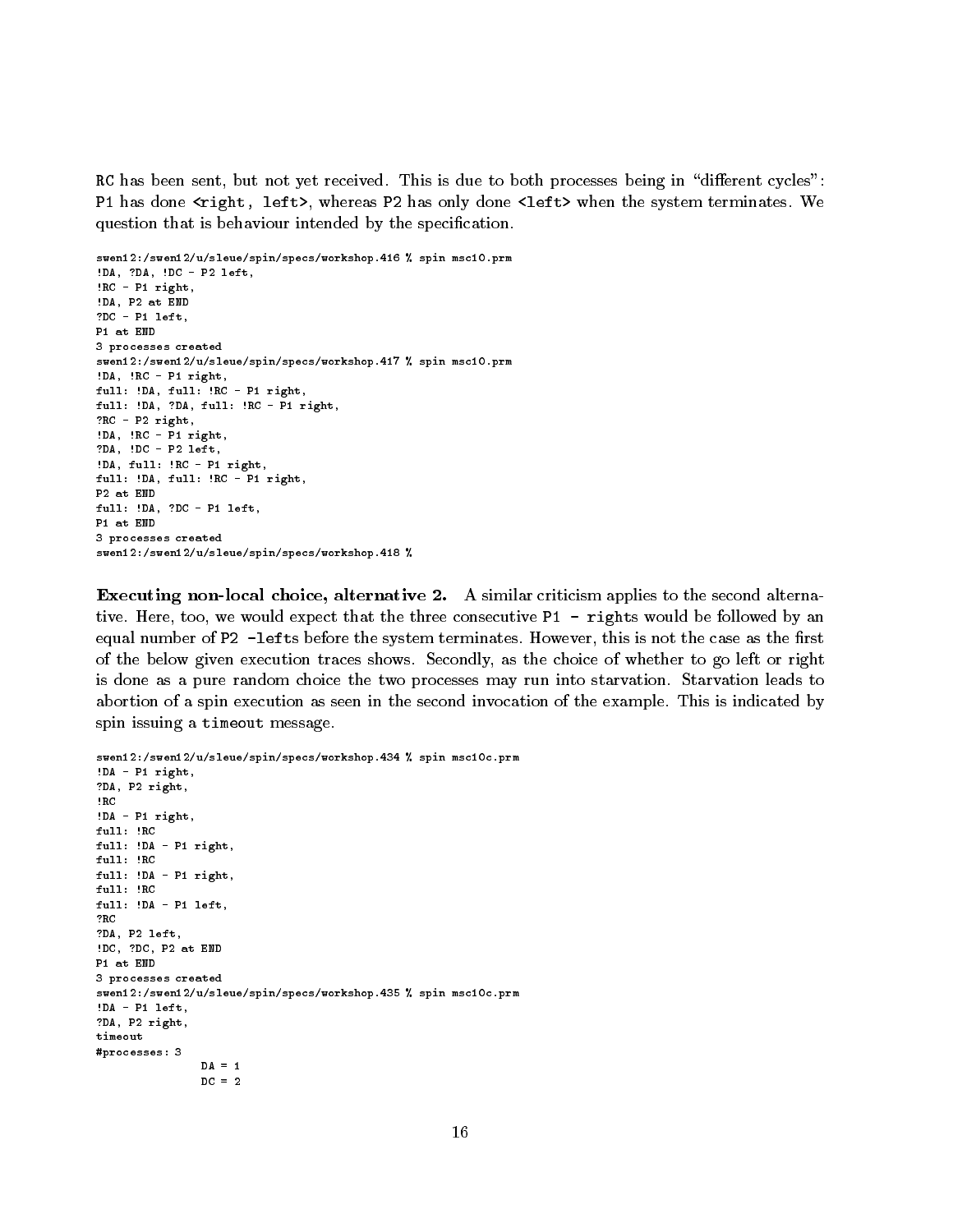```
RC = 3queue 1 (tu):
               queue 2 (vw):
               queue 3 (xy):
 12:proc 2 (P2) line 51 "msc10c.prm" (state 23)
       proc 1 (P1) line 20 "msc10c.prm" (state 18)
12:12: proc 0 (:init:) line 59 "msc10c.prm" (state 4)
3 processes created
swen12:/swen12/u/sleue/spin/specs/workshop.436 % spin msc10c.prm
!DA - P1 left,
?DA, P2 left,
!DC, ?DC, P2 at END
P1 at END
3 processes created
swen12:/swen12/u/sleue/spin/specs/workshop.437 %
```
#### 6 **Conclusion**

We have discussed the translation of Message Sequence Charts into Promela and illustrated their execution using Spin. While the translation of condition-free, i.e. non-iterating and non-branching MSCs is relatively straightforward, we discovered some intricate problems related to liveness and

Liveness.One may use temporal claims or LTL formulas in Promela to define certain liveness properties. We do not yet know the comparative expressiveness of the various alternatives for MSCs when implemented in Promela. This must, however, play a significant role in choosing a translation. It's the area on which MSCs are most weak.

Non-local choice. We've presented some unsatisfactory codings of the non-local choice example. In [LL95b] we discuss the possibility to use global history variables in order to implement non-local choice properly. We will expand out translation to incorporate this but as we've shown in [LL95b], the incorporation of global history variables may lead to an infinite state space which contradicts our previous observation that MSCs are inherently finite state.

# References

- [CCI92] CCITT. Recommendation Z.120: Message Sequence Chart (MSC). CCITT, Geneva, 1992. (CCITT has been renamed ITU-T).
- [Hol91] G. J. Holzman. Design and Validation of Computer Protocols. Prentice-Hall International, 1991.
- [Leu94] S. Leue. Methods and Semantics for Telecommunications Systems Engineering. Doctoral dissertation, University of Berne, Switzerland, December 1994.
- [LL95a] P. B. Ladkin and S. Leue. Four issues concerning the semantics of Message Flow Graphs. In D. Hogrefe and S. Leue, editors, Formal Description Techniques, VII, Proceedings of